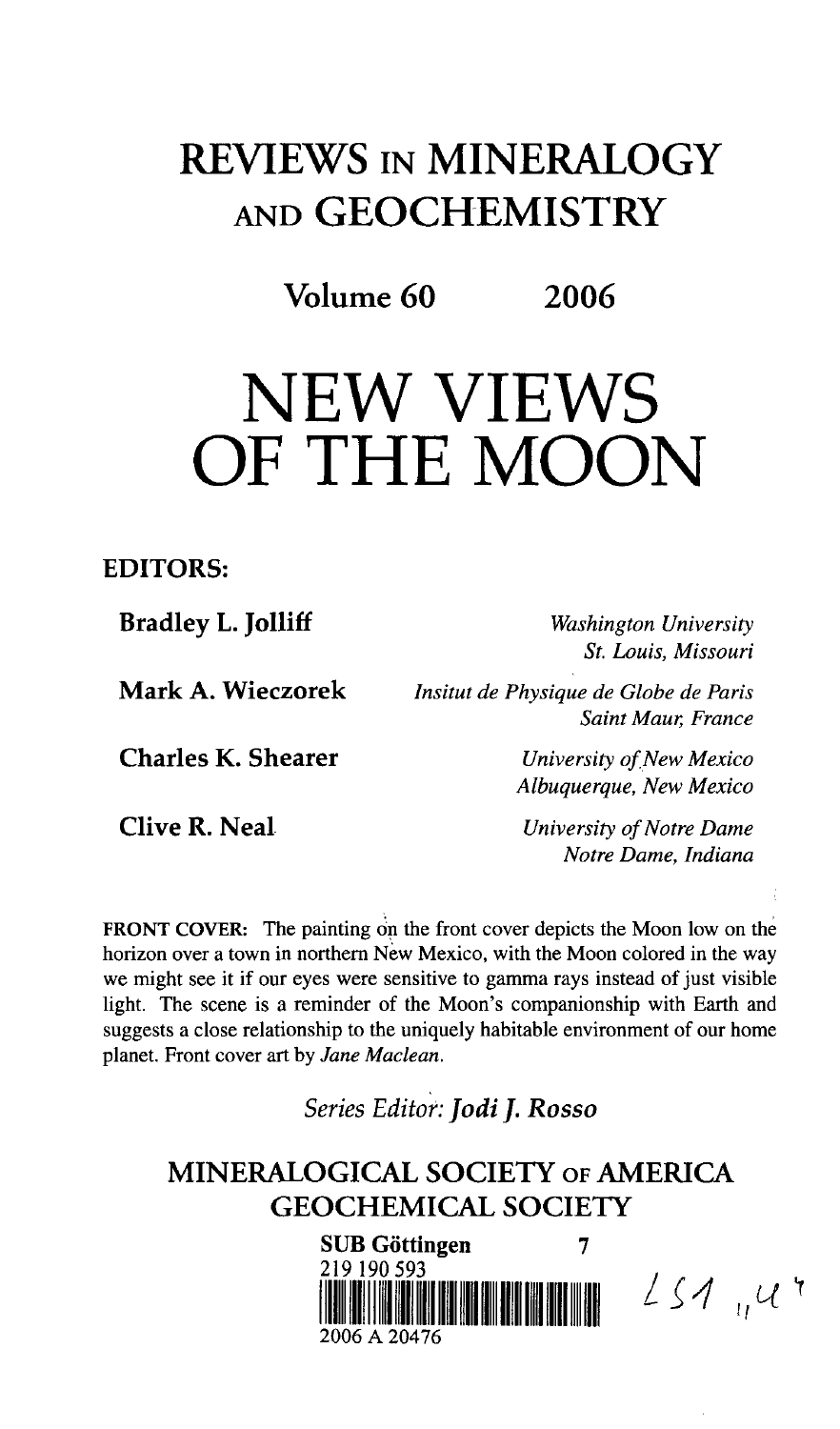# TABLE OF CONTENTS

# l New Views of Lunar Geoscience: An Introduction and Overview

#### *Harald Hiesinger, James W. Head HI*

| 3. GEOLOGIC SETTING AND SIGNIFICANCE OF THE APOLLO AND                            |  |
|-----------------------------------------------------------------------------------|--|
|                                                                                   |  |
|                                                                                   |  |
|                                                                                   |  |
|                                                                                   |  |
|                                                                                   |  |
|                                                                                   |  |
|                                                                                   |  |
|                                                                                   |  |
|                                                                                   |  |
|                                                                                   |  |
|                                                                                   |  |
| 3.11. Significance of landing sites for the interpretation of global data sets 62 |  |
|                                                                                   |  |
|                                                                                   |  |

#### $\overline{2}$ Understanding the Lunar Surface and Space-Moon Interactions

*Paul Lucey et al.*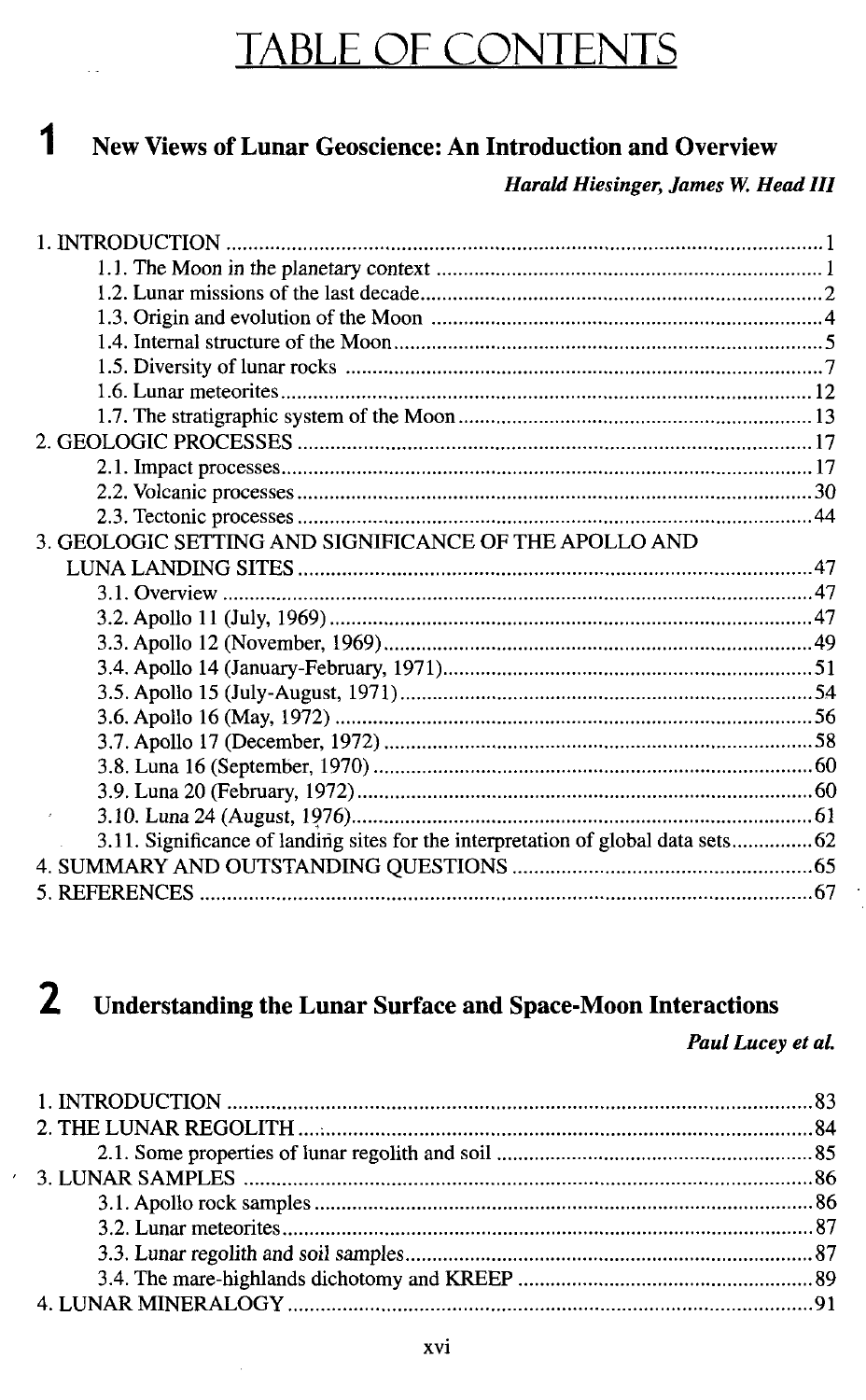| 8. REGOLITH EVOLUTION: MICROMETEORITES AND ENERGETIC                       |  |
|----------------------------------------------------------------------------|--|
|                                                                            |  |
| 8.1. The Moon's micrometeorite and energetic-particle environment  14      |  |
| 8.2. Recent developments in the detection and studies of these interaction |  |
|                                                                            |  |
|                                                                            |  |
|                                                                            |  |
|                                                                            |  |
|                                                                            |  |
|                                                                            |  |
| 9. REGOLITH EVOLUTION: MIXING, SPACE WEATHERING, AND MATURITY .14          |  |
|                                                                            |  |
|                                                                            |  |
|                                                                            |  |
|                                                                            |  |
|                                                                            |  |
| 10. REMOTE SENSING OF LUNAR SURFACE COMPOSITION 16                         |  |
|                                                                            |  |
|                                                                            |  |
|                                                                            |  |
|                                                                            |  |
| 10.4. Spectral reflectance remote sensing of lunar surface composition 17  |  |
|                                                                            |  |
|                                                                            |  |
|                                                                            |  |
|                                                                            |  |
|                                                                            |  |
|                                                                            |  |
|                                                                            |  |
|                                                                            |  |
|                                                                            |  |
|                                                                            |  |
|                                                                            |  |
|                                                                            |  |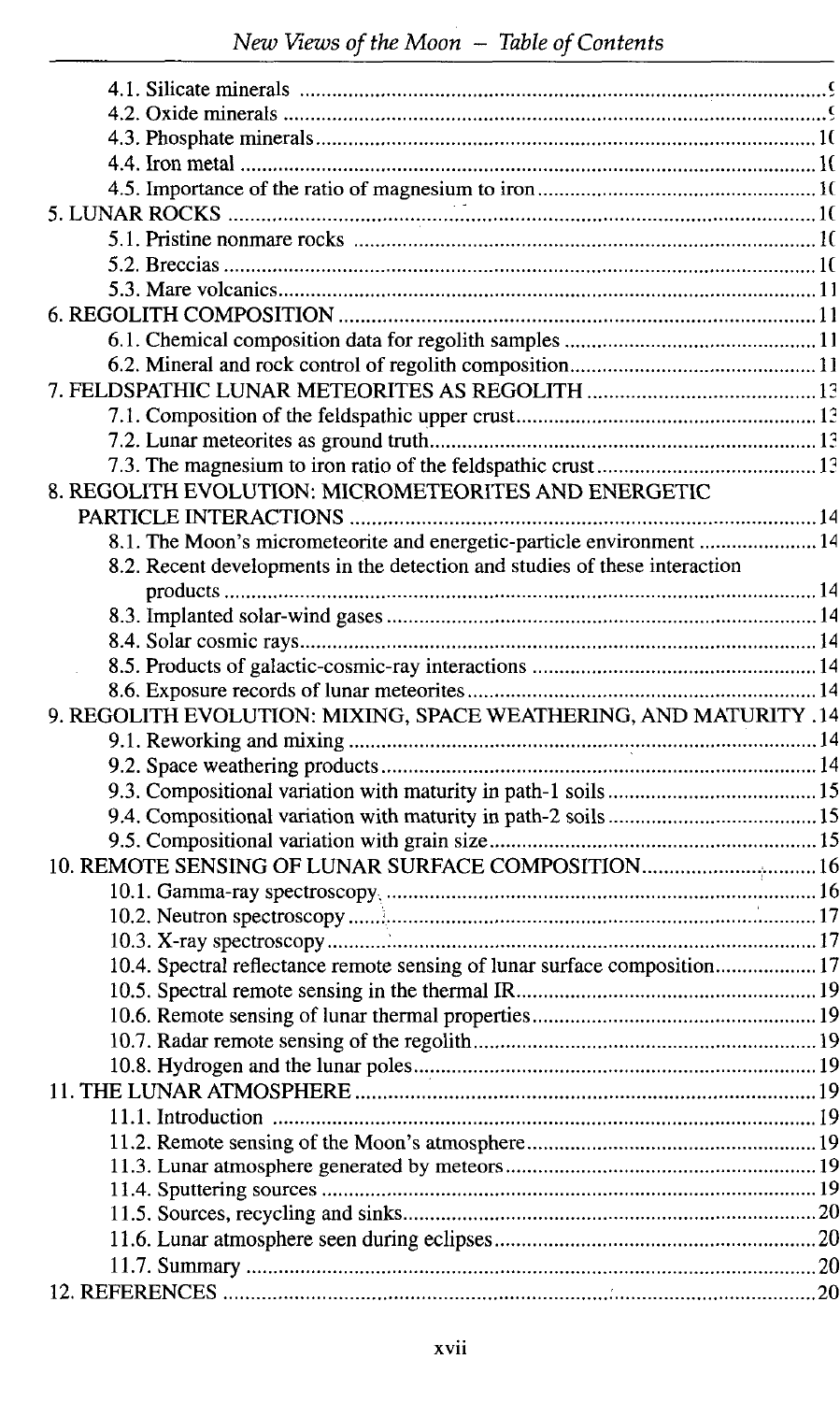$\epsilon$ 

# **J The Constitution and Structure of the Lunar Interior**

*Mark A. Wieczoreh etal.*

| 4.8. Geochemical constraints on the presence of a lunar core from |  |
|-------------------------------------------------------------------|--|
|                                                                   |  |
|                                                                   |  |
|                                                                   |  |
|                                                                   |  |
|                                                                   |  |
|                                                                   |  |
|                                                                   |  |
| 6. MAJOR RECENT ADVANCES IN LUNAR SCIENCE, UNANSWERED             |  |
|                                                                   |  |
|                                                                   |  |
|                                                                   |  |
|                                                                   |  |
|                                                                   |  |
|                                                                   |  |
| 8. ONLINE SUPPORTING MATERIALS AT WWW.MINSOCAM.ORG343             |  |
|                                                                   |  |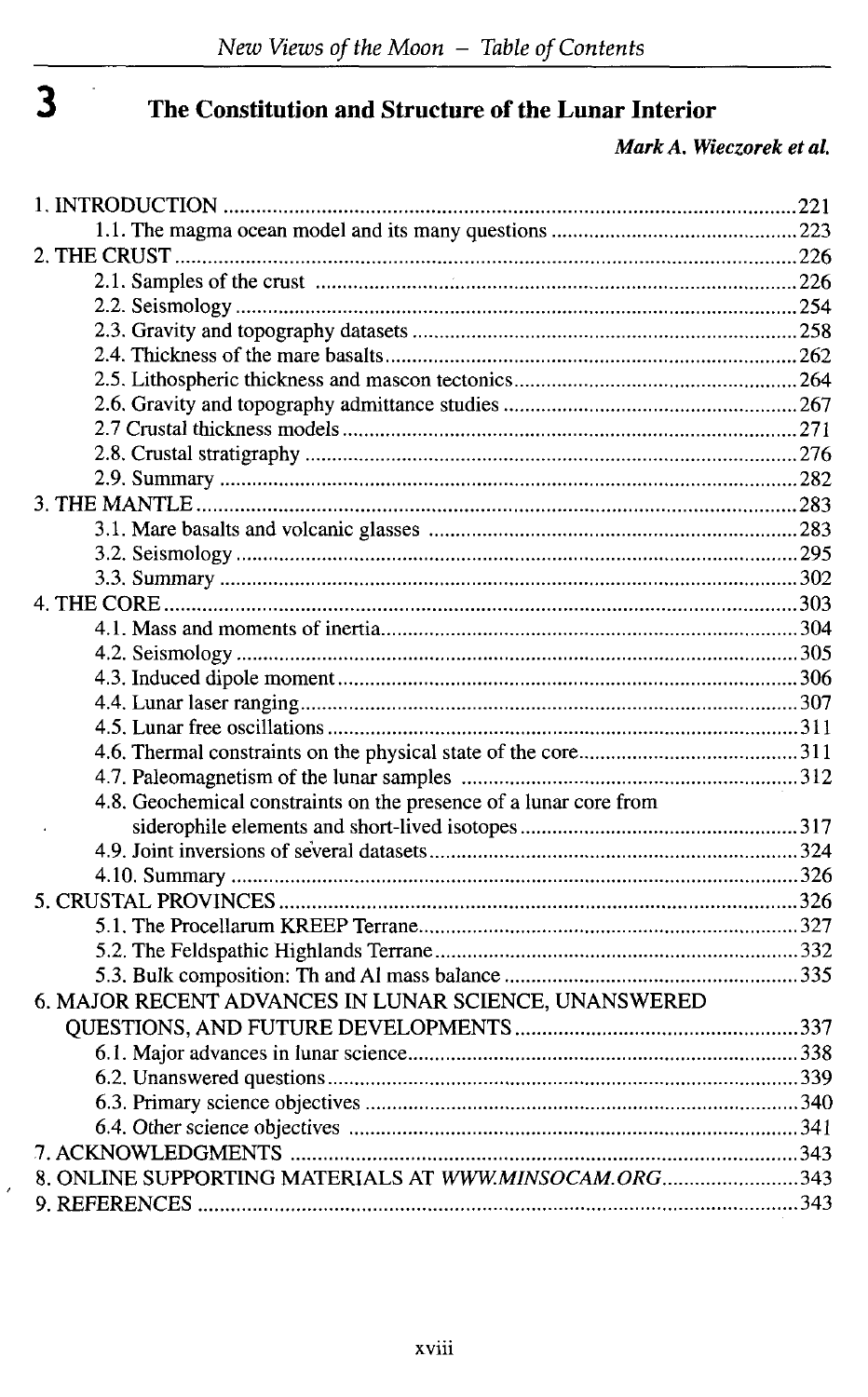# $\overline{\mathbf{4}}$

 $\label{eq:2.1} \frac{\partial}{\partial t} \left( \frac{\partial}{\partial t} \right) = \frac{\partial}{\partial t} \left( \frac{\partial}{\partial t} \right)$ 

### **Thermal and Magmatic Evolution of the Moon**

#### *Charles K. Shearer et a*

| 1.1. Pre-Apollo view of the thermal and magmatic evolution of the Moon36 |  |
|--------------------------------------------------------------------------|--|
| 1.2. Apollo view of the thermal and magmatic evolution of the Moon36     |  |
|                                                                          |  |
|                                                                          |  |
|                                                                          |  |
|                                                                          |  |
|                                                                          |  |
|                                                                          |  |
|                                                                          |  |
|                                                                          |  |
|                                                                          |  |
| 3.1. The magma ocean: rationale, origin, size and final outcome 38       |  |
|                                                                          |  |
|                                                                          |  |
|                                                                          |  |
|                                                                          |  |
|                                                                          |  |
|                                                                          |  |
|                                                                          |  |
|                                                                          |  |
|                                                                          |  |
|                                                                          |  |
|                                                                          |  |
|                                                                          |  |
|                                                                          |  |
|                                                                          |  |
|                                                                          |  |
|                                                                          |  |
|                                                                          |  |
|                                                                          |  |
|                                                                          |  |
|                                                                          |  |
|                                                                          |  |
|                                                                          |  |
|                                                                          |  |
|                                                                          |  |
|                                                                          |  |
|                                                                          |  |
|                                                                          |  |
| 6. PHYSICAL PROCESSES GOVERNING THE THERMAL, CHEMICAL,                   |  |
| AND MAGMATIC EVOLUTION SUBSEQUENT TO INITIAL PLANETARY                   |  |
|                                                                          |  |
|                                                                          |  |
| 6.2. Physical processes governing thermal and magmatic evolution  471    |  |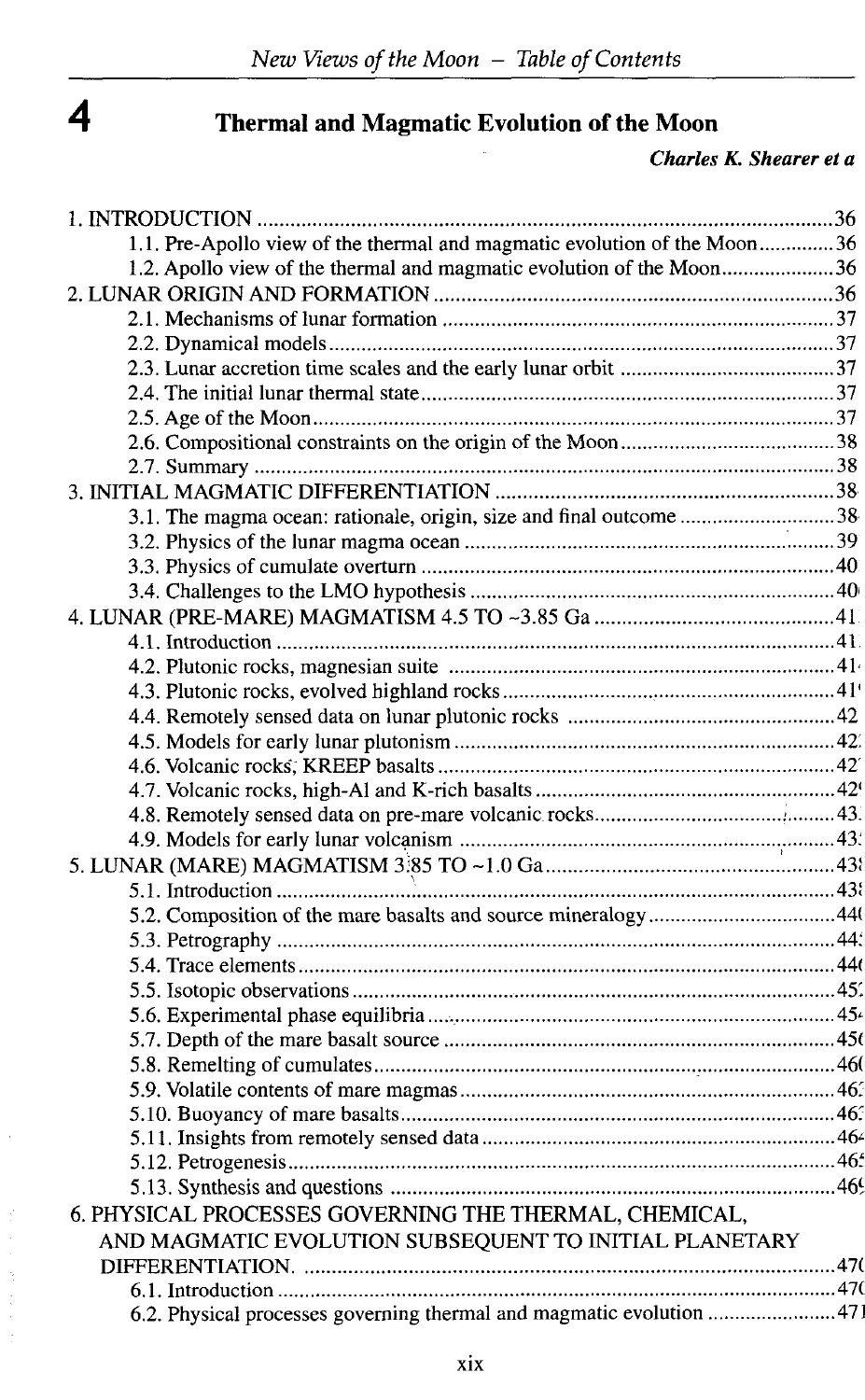| 6.6. Processes governing the distribution of basaltic magmas on the Moon 483    |  |
|---------------------------------------------------------------------------------|--|
|                                                                                 |  |
|                                                                                 |  |
| 7.2. Effects of a thicker KREEP layer within the Procellarum KREEP Terrane 491  |  |
|                                                                                 |  |
|                                                                                 |  |
| 7.5. The effect of crustal thickness variations during LMO crystallization  498 |  |
| 7.6. The effect of large impacts and mantle convection on the                   |  |
|                                                                                 |  |
|                                                                                 |  |
| 8. NEW VIEWS OF THE THERMAL AND MAGMATIC EVOLUTION                              |  |
|                                                                                 |  |
|                                                                                 |  |
|                                                                                 |  |
|                                                                                 |  |
|                                                                                 |  |
|                                                                                 |  |
|                                                                                 |  |

# **5 Cratering History and Lunar Chronology**

### *Dieter Stoffler et al.*

| 519                                                                         |  |
|-----------------------------------------------------------------------------|--|
| 2. THE IMPACT CRATERING PROCESS: OBSERVATION AND MODELING520                |  |
|                                                                             |  |
|                                                                             |  |
|                                                                             |  |
| 3. THE LUNAR IMPACT FLUX AND CRATER PRODUCTION FUNCTIONS  547               |  |
|                                                                             |  |
|                                                                             |  |
|                                                                             |  |
|                                                                             |  |
|                                                                             |  |
|                                                                             |  |
|                                                                             |  |
| 4. RELATIVE AGE DATING OF LUNAR SURFACE UNITS AND THE                       |  |
|                                                                             |  |
|                                                                             |  |
|                                                                             |  |
| 5. GEOLOGIC PROVENANCE AND RADIOMETRIC AGES OF LUNAR ROCKS  561             |  |
| 5.1. Geologic provenance and stratigraphic significance of lunar samples561 |  |
|                                                                             |  |
| 6. GEOLOGY AND ABSOLUTE AGES OF LUNAR SURFACE UNITS565                      |  |
|                                                                             |  |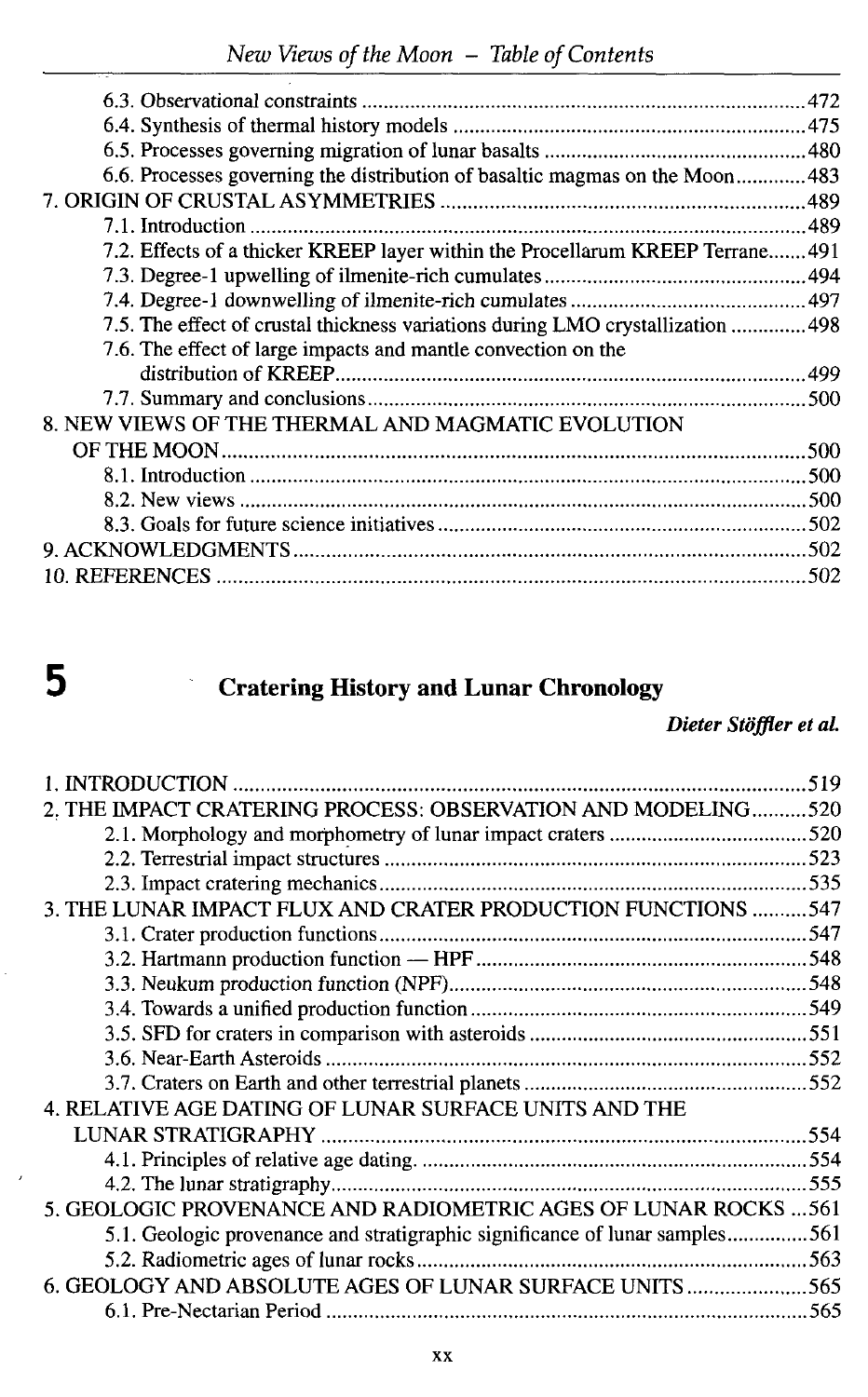| 6.7. Derivation of a revised, time-calibrated lunar stratigraphy 57     |  |
|-------------------------------------------------------------------------|--|
|                                                                         |  |
| 7.1. The lunar cratering rate as a function of time: The data base57    |  |
| 7.2. Interpretations of the lunar cratering rate and the ongoing debate |  |
|                                                                         |  |
|                                                                         |  |
|                                                                         |  |
|                                                                         |  |
|                                                                         |  |

# **O Development of the Moon**

*Michael B. Duke et al*

| 2. WHY GO TO THE MOON? EXPLORATION RATIONALES AND                            |  |
|------------------------------------------------------------------------------|--|
|                                                                              |  |
|                                                                              |  |
|                                                                              |  |
|                                                                              |  |
|                                                                              |  |
|                                                                              |  |
|                                                                              |  |
| 3. TRANSPORTATION BY ROCKET IN THE EARTH-MOON SYSTEM                         |  |
| 4. THE DEVELOPMENT AND USE OF LUNAR RESOURCES  614                           |  |
|                                                                              |  |
|                                                                              |  |
|                                                                              |  |
|                                                                              |  |
|                                                                              |  |
|                                                                              |  |
|                                                                              |  |
| 6. HUMANS ON THE MOON: ESTABLISHMENT OF LUNAR OUTPOSTS 640                   |  |
|                                                                              |  |
| 6.2. Surface accessibility options for lunar exploration and development 644 |  |
| 7. A STRATEGY FOR EXPLORING AND DEVELOPING THE MOON  644                     |  |
|                                                                              |  |
|                                                                              |  |
|                                                                              |  |
|                                                                              |  |